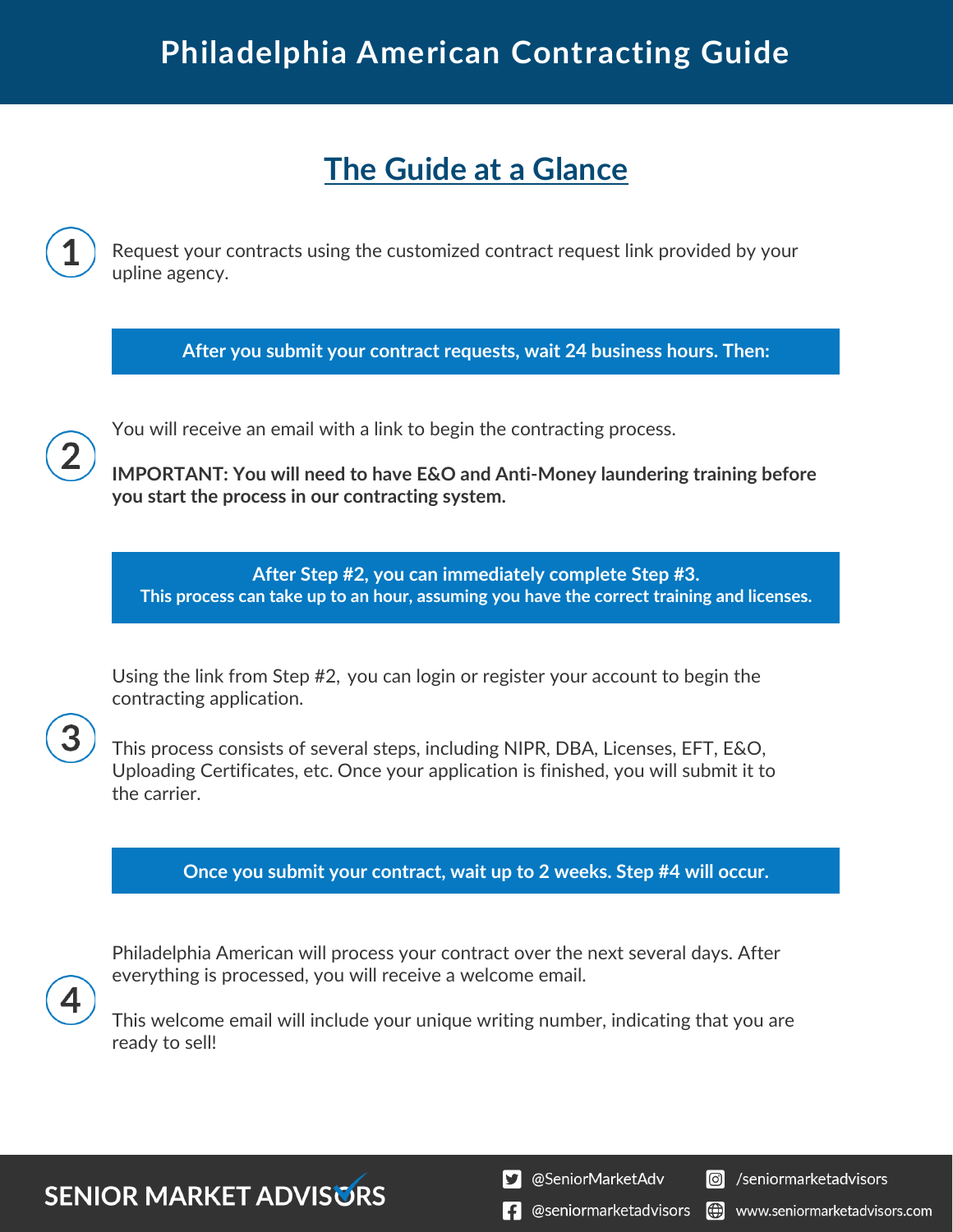# **Philadelphia American Contracting Guide**

Continue reading the following pages for more details on the contracting process.

An example of the Philadelphia American contracting email is below:

#### **Email Example:**

Good morning!

We have received your request to contract with Philadelphia American Life. Attached are the contracting instructions that you will use to complete contracting.

If you have any questions, please let us know!

Thanks!

**NOTE: You will need to have E&O and Anti-Money laundering training (must be through an approved provider) before you start the process in our contracting system. Do not create a profile if you do not have these two requirements.**

### **To begin the contracting process, follow the steps below.**

Click on the contracting link provided in the email. You will be taken to the login page.

If you have not registered with NALP before, you will register as a "NEW USER"

|  | Get access to your account<br>Ô | Please provide your credentials and click login |
|--|---------------------------------|-------------------------------------------------|
|  | User ID (email)<br>Password     | <b>LOGIN</b><br><b>PASSWORD RECOVERY</b>        |
|  |                                 | $\boldsymbol{\Omega}$<br><b>NEW USER</b>        |

### **SENIOR MARKET ADVISURS**

S @SeniorMarketAdv

Seniormarketadvisors

(.) www.seniormarketadvisors.com

 $\left| \cdot \right|$  @seniormarketadvisors